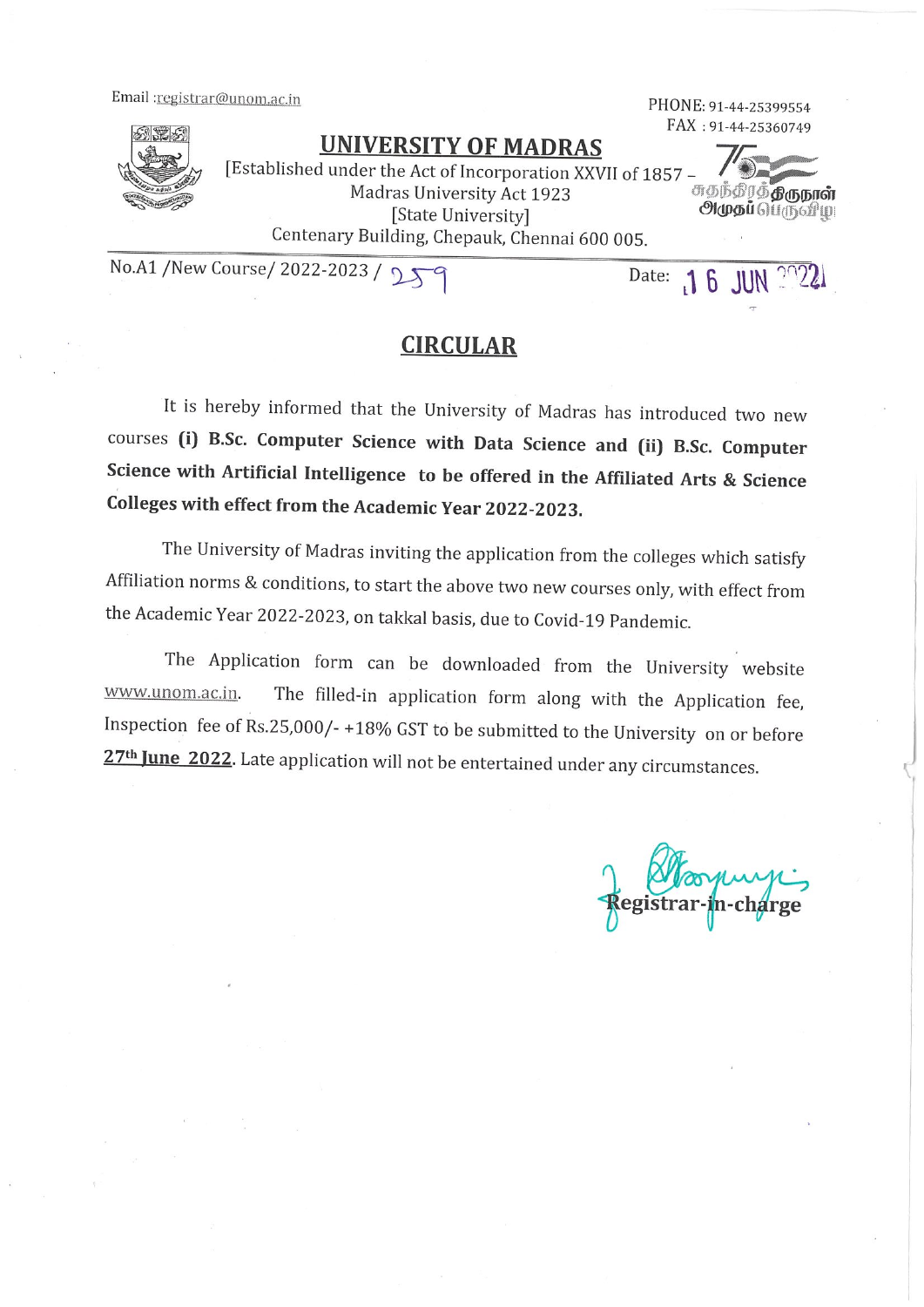**UNIVERSITY OF MADRAS** 



சென்னைப் பல்கலைக்கழகம்

(Established under the Act of Incorporation XXVII of 1857 – Madras University Act 1923) (State University )



**Centenary Building, Chepauk, Chennai-600 005** 

#### **======================================================================= Application for Fresh / Further Affiliation in Arts and Science / Professional Colleges (i.e, Management Institutions – MBA/MCA courses alone) for the Academic Year 2022-2023**

| 1. | Name & Complete Postal Address of the college                                                                                                                                                                                                                                                                                                                                                   |                                                   |
|----|-------------------------------------------------------------------------------------------------------------------------------------------------------------------------------------------------------------------------------------------------------------------------------------------------------------------------------------------------------------------------------------------------|---------------------------------------------------|
| 2. | Nature of the College                                                                                                                                                                                                                                                                                                                                                                           | Arts & Science /Oriental /<br>Management(MBA/MCA) |
| 3. | a) Name & Address of the Educational Agency<br>Which run the College                                                                                                                                                                                                                                                                                                                            |                                                   |
|    | b) State whether it is a Registered Body. If so,<br>whether a copy of the By-Laws /Constitutions<br>Governing the thrust / Society is enclosed                                                                                                                                                                                                                                                  |                                                   |
| 4. | Name of the Affiliating Body                                                                                                                                                                                                                                                                                                                                                                    | UNIVERSITY OF MADRAS                              |
| 5. | Whether Permission from Professional bodies<br>like AICTE, if any, was obtained                                                                                                                                                                                                                                                                                                                 | YES/NO                                            |
| 6. | Name & Address of the Chairman of the<br>Governing Council with Telephone Number /<br>Mobile Number                                                                                                                                                                                                                                                                                             |                                                   |
| 7. | Name & Address of the Secretary /<br>Correspondent of the College with<br>Telephone No/Mobile Number                                                                                                                                                                                                                                                                                            |                                                   |
| 8. | Composition of the Present Governing Council of<br>the Institution with Full Address of the<br>Members [to be given a list as Annexure -1 ]                                                                                                                                                                                                                                                     |                                                   |
| 9. | <b>ENDOWMENT:</b><br>State whether the Education Agency has adequate<br>a)<br>Financial Resources [to provide Buildings,<br>Laboratories, Library, Physical Education,<br>Medical Care etc., to run the College]                                                                                                                                                                                |                                                   |
|    | Financial Position / Status of the Educational<br>b)<br>Agency to be given briefly in a separate sheet. It<br>should contain the following details: 1) Cash [In<br>Deposits] Amount. 2) Properties [Details] Value<br>of Properties [A Detailed Schedule of immovable<br>properties viz, Land (Survey No) extent of land,<br>Present Value, details of building, present value<br>may be given] |                                                   |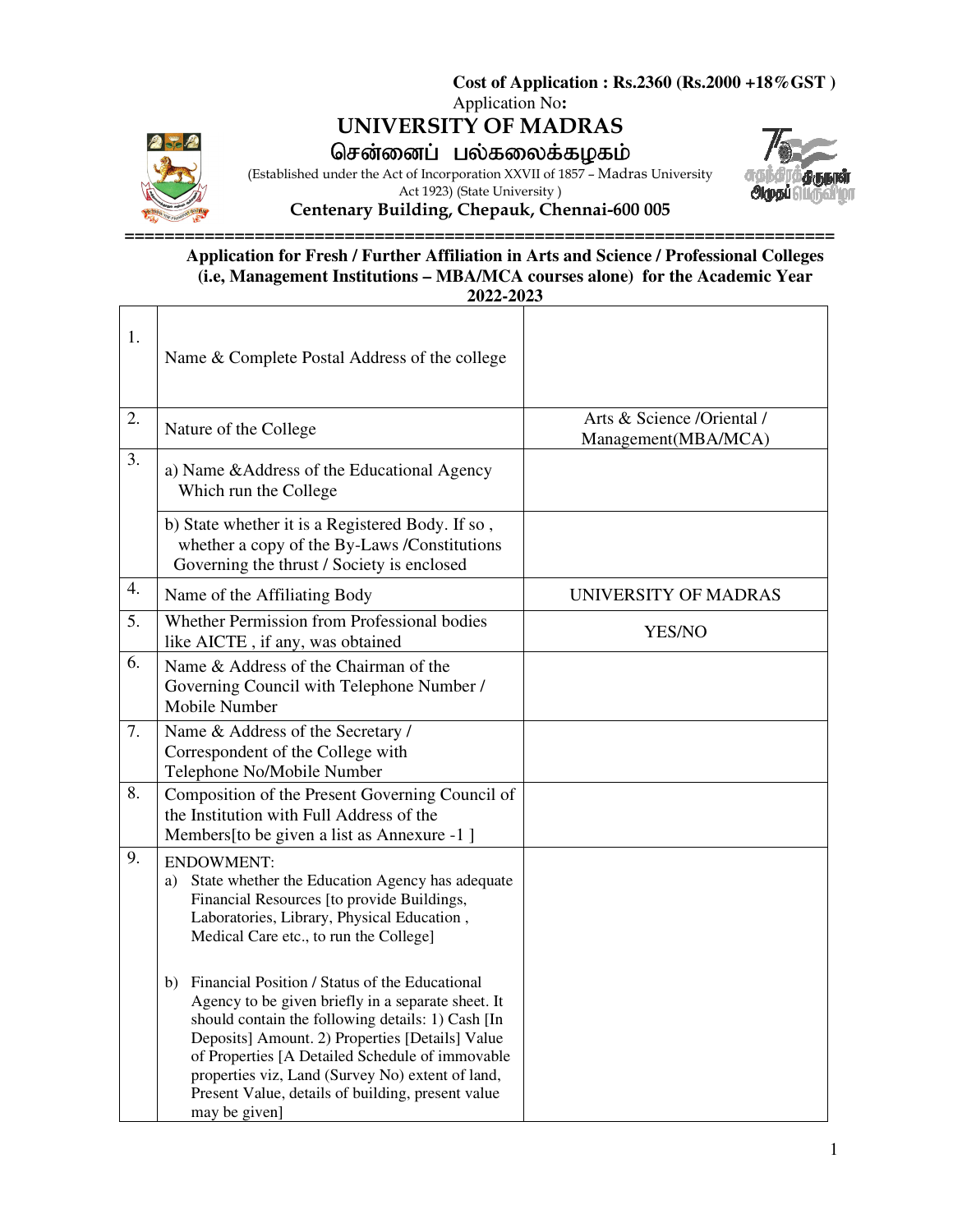|     | Whether the Educational Agency is willing to<br>C)<br>create endowment as per the norms laid down by<br>the University for starting a new college and<br>additional endowment at the rates prescribed by<br>the University for opening of new courses |  |
|-----|-------------------------------------------------------------------------------------------------------------------------------------------------------------------------------------------------------------------------------------------------------|--|
| 10. | Names of other Colleges in the District in which the<br>proposed college is to be established and the distance<br>between them and the proposed college                                                                                               |  |

| Name of the College | Distance | Sanctioned Strength |
|---------------------|----------|---------------------|
| [1]                 | $[2]$    | $[3]$               |
|                     |          |                     |
|                     |          |                     |
|                     |          |                     |
|                     |          |                     |
|                     |          |                     |
|                     |          |                     |
|                     |          |                     |
|                     |          |                     |
|                     |          |                     |
|                     |          |                     |
|                     |          |                     |
|                     |          |                     |

| Names of High Schools       |
|-----------------------------|
| within a radius of 15 Km    |
| from the Proposed College   |
| with details of strength of |
| standard $[+2]$             |

| Name of the High School | Distance | No. of Students studying in<br>Standard [+2] |
|-------------------------|----------|----------------------------------------------|
| $[1]$                   | $[2]$    | $[3]$                                        |
|                         |          |                                              |
|                         |          |                                              |
|                         |          |                                              |
|                         |          |                                              |
|                         |          |                                              |
|                         |          |                                              |
|                         |          |                                              |
|                         |          |                                              |
|                         |          |                                              |
|                         |          |                                              |
|                         |          |                                              |
|                         |          |                                              |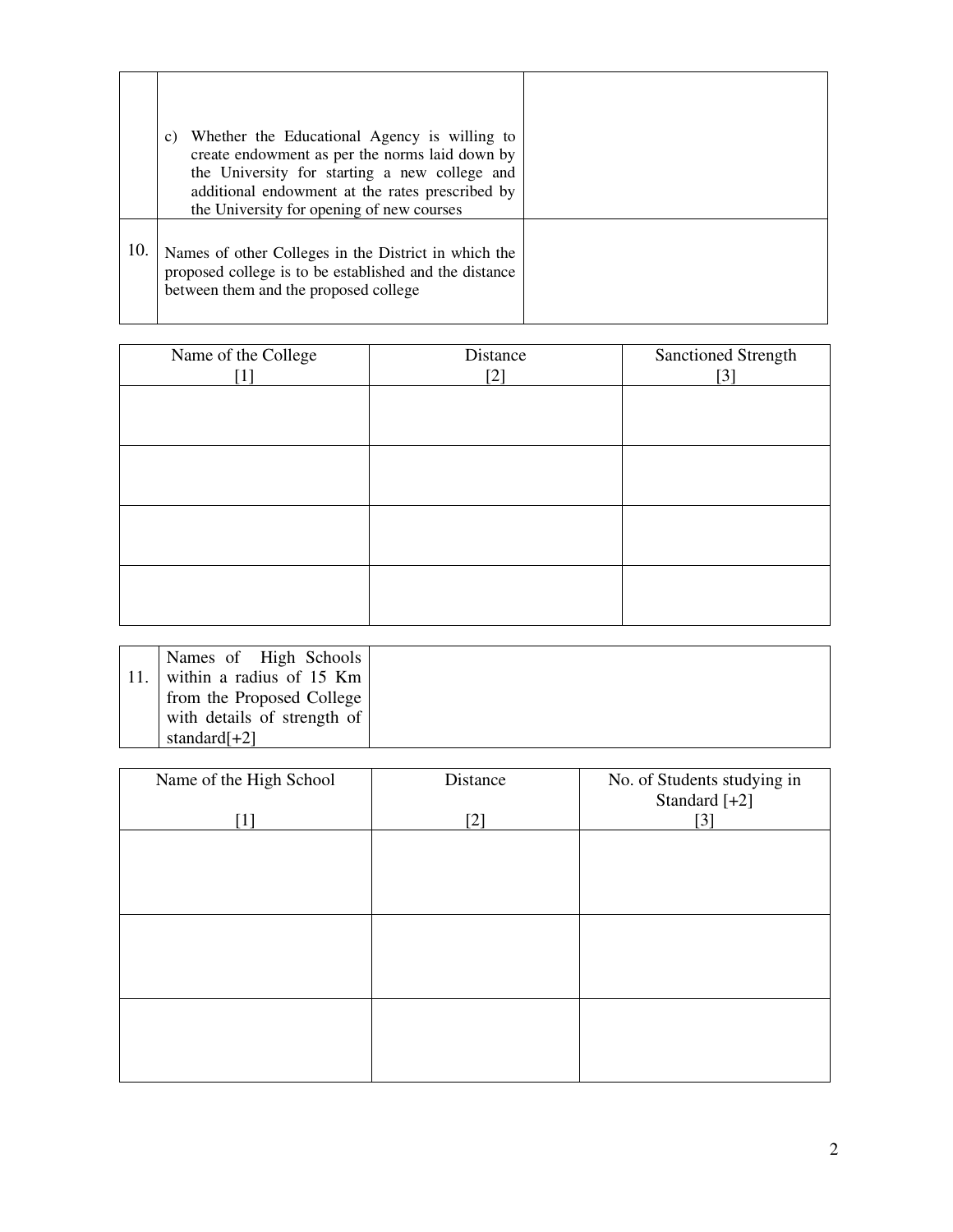| 12. | Need for the Opening of the College<br>in the Locality [to be briefly stated] |  |
|-----|-------------------------------------------------------------------------------|--|
| 13. | Courses for which the Education<br>Agency proposes to offer<br>instructions   |  |

| <b>Foundation Course</b> | <b>Combination of Subjects</b><br>[Major & Allied Course] | Number of Sections<br>Tamil Medium / English Medium |
|--------------------------|-----------------------------------------------------------|-----------------------------------------------------|
|                          | [a] HUMANITIES                                            |                                                     |
|                          | $\mathbf{i}$                                              |                                                     |
|                          | $\mathbf{ii}$                                             |                                                     |
|                          | iii)                                                      |                                                     |
|                          | [b] SCIENCE                                               |                                                     |
|                          | $\mathbf{i}$                                              |                                                     |
|                          | $\rm ii)$                                                 |                                                     |
|                          | iii)                                                      |                                                     |
|                          | iv)                                                       |                                                     |
|                          | V)                                                        |                                                     |

| 14. | Whether the Educational<br>Agency<br>Qualified<br>undertakes to<br>appoint<br>Teaching, Non-Teaching<br>and<br>Supporting staff as prescribed by the<br>University and Government?                                                                                                                                          |        |
|-----|-----------------------------------------------------------------------------------------------------------------------------------------------------------------------------------------------------------------------------------------------------------------------------------------------------------------------------|--------|
| 15. | Whether the Educational Agency<br>agrees to undertake not to collect<br>capitation fees or donation from the<br>students or their parents?                                                                                                                                                                                  |        |
| 16. | Whether the Educational Agency<br>agrees to undertake to collect tuition<br>fee and other fees at the rates<br>prescribed for Government Colleges<br>from time to time?                                                                                                                                                     |        |
| 17. | a) Whether the Educational Agency<br>undertakes to follow the rules of<br>reservation in force [as laid down by<br>the Government] and changed from<br>time to time in the matter of<br>admission?<br>b) If it is an existing College, whether<br>it has been following rules of<br>reservation in the case of admission as | YES/NO |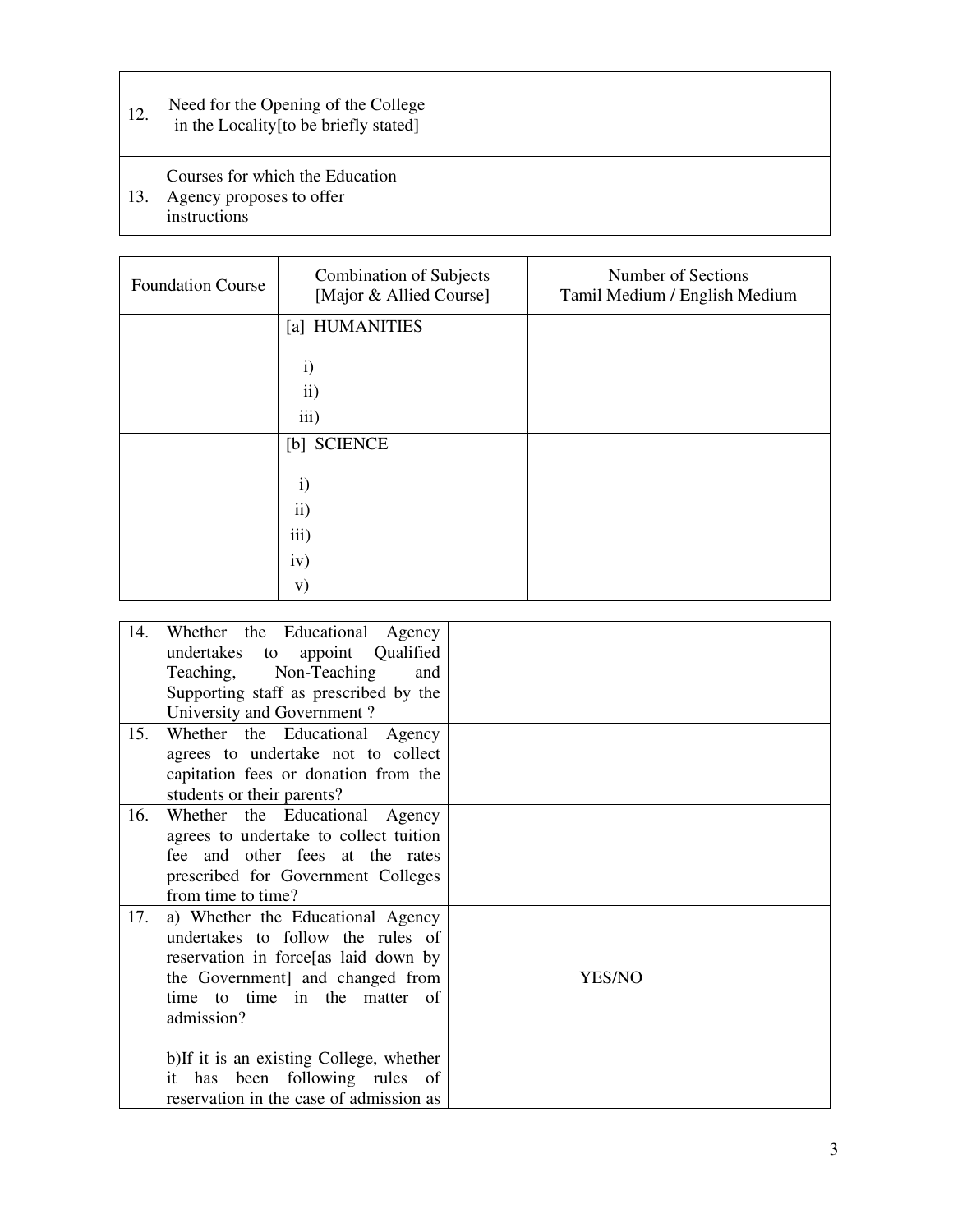|     | formulated by Government from time<br>to time [to give break-up figures, class]<br>& Branchwise for the past three years            | YES/NO |
|-----|-------------------------------------------------------------------------------------------------------------------------------------|--------|
| 18. | Whether the College undertakes to<br>adopt the Roster System in the matter<br>of Appointment of Teaching and Non-<br>Teaching staff | YES/NO |
| 19. | Sanctioned Strength in Each Course<br>and the Number of students admitted                                                           |        |

| Sl.No<br>[a] | Course<br>[b] | <b>Branch</b><br>[c] | Major/Allied<br>[d] | <b>Sanctioned Strength</b><br>[e] | Number Admitted |
|--------------|---------------|----------------------|---------------------|-----------------------------------|-----------------|
|              |               |                      |                     |                                   |                 |
|              |               |                      |                     |                                   |                 |
|              |               |                      |                     |                                   |                 |
|              |               |                      |                     |                                   |                 |

| 20. | Whether the College is receiving Aid      |               |
|-----|-------------------------------------------|---------------|
|     | [Plan Grants etc.,] from the UGC as per   |               |
|     |                                           |               |
|     | 2(f) and 12-B of UGC Act                  |               |
| 21. | Quantum of funds received from UGC        |               |
|     | during previous plan period               |               |
| 22. | Whether all the funds have been utilised  |               |
| 23. | <b>RESULTS:</b>                           |               |
|     | Percentage to be given Course-wise and    |               |
|     | Branchwise [Note: A lenient view may be   |               |
|     | taken of the results of Colleges<br>in    |               |
|     | backward areas and Colleges which cater   |               |
|     | predominantly to the Educational needs of |               |
|     | disadvantaged groups(e.g. Socially and    |               |
|     | Educationally backward groups such as     |               |
|     | SC/ST/BC (including Most Backward         |               |
|     | Community)]                               |               |
|     |                                           |               |
|     |                                           | Actual intake |
|     |                                           |               |
| 24. | a) Subject and Courses offered [On going] |               |
|     |                                           |               |
|     |                                           |               |
|     |                                           |               |
|     |                                           |               |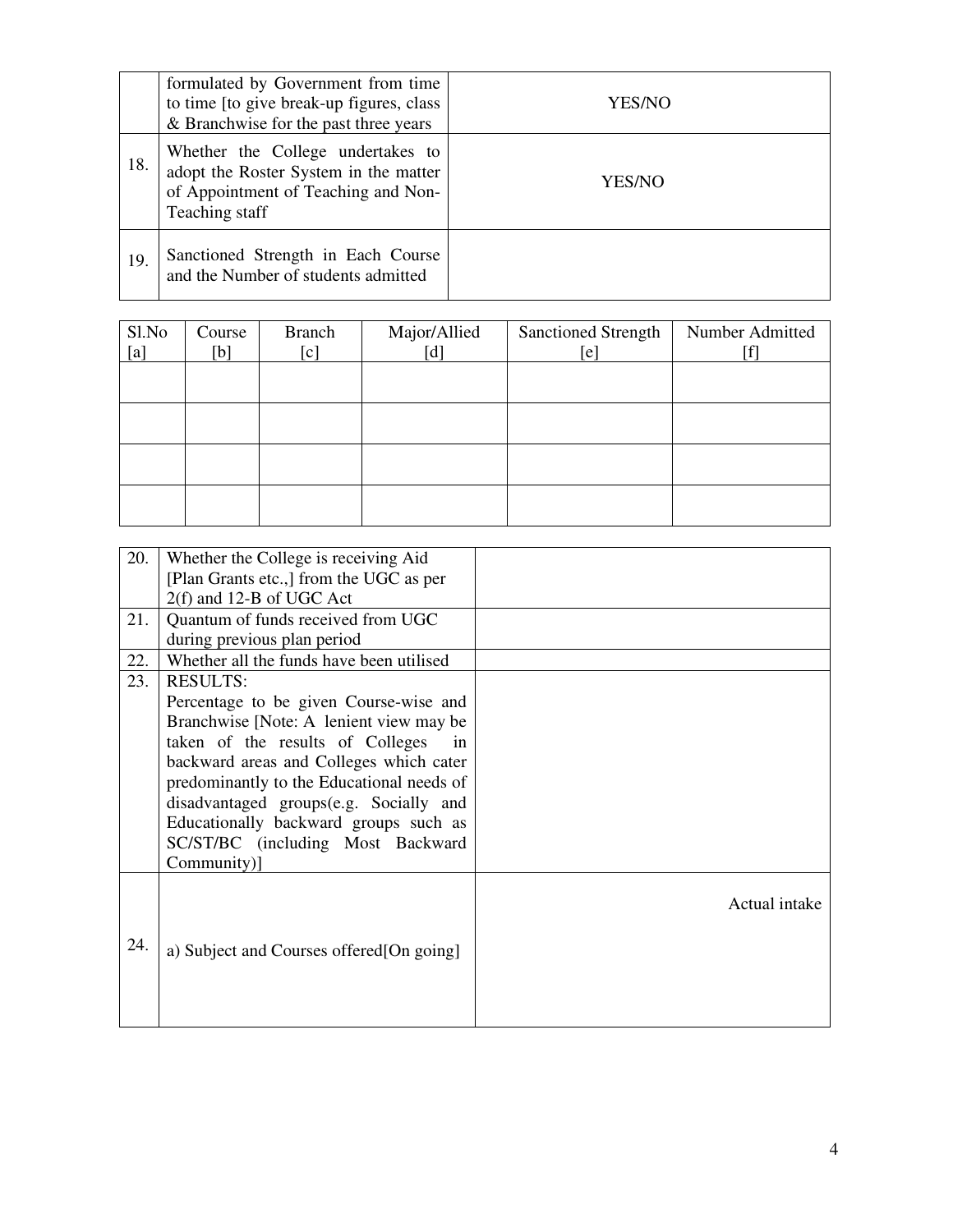|                                                                                | Intake |
|--------------------------------------------------------------------------------|--------|
| b) Subject and Courses sought [New]                                            |        |
|                                                                                |        |
| c) Previous Application if any, for                                            |        |
| affiliation or Approval in the same<br>subjects and Courses and their disposal |        |

| a) Expected /Actual Work Load of |  |
|----------------------------------|--|
| ' Each Branch                    |  |

| Year     | Theory | Practical | Correction etc | Administrative |
|----------|--------|-----------|----------------|----------------|
| Year     |        |           |                |                |
| II Year  |        |           |                |                |
| III Year |        |           |                |                |
| IV Year  |        |           |                |                |
|          |        |           |                |                |

| b) Total Work Load of Branch                                                                                       |  |
|--------------------------------------------------------------------------------------------------------------------|--|
| No. of Teachers Required<br>(i)                                                                                    |  |
| (ii) No. of Teachers Appointed                                                                                     |  |
| (iii) No. of Technical Staff Required                                                                              |  |
| (iv) No. of Technical Staff Appointed                                                                              |  |
| (v) No. of Sub-Staff Required                                                                                      |  |
| (vi) No. of Sub Staff Appointed [Give<br>details of Office Staff, Technical Staff<br>Sports Staff] , Library Staff |  |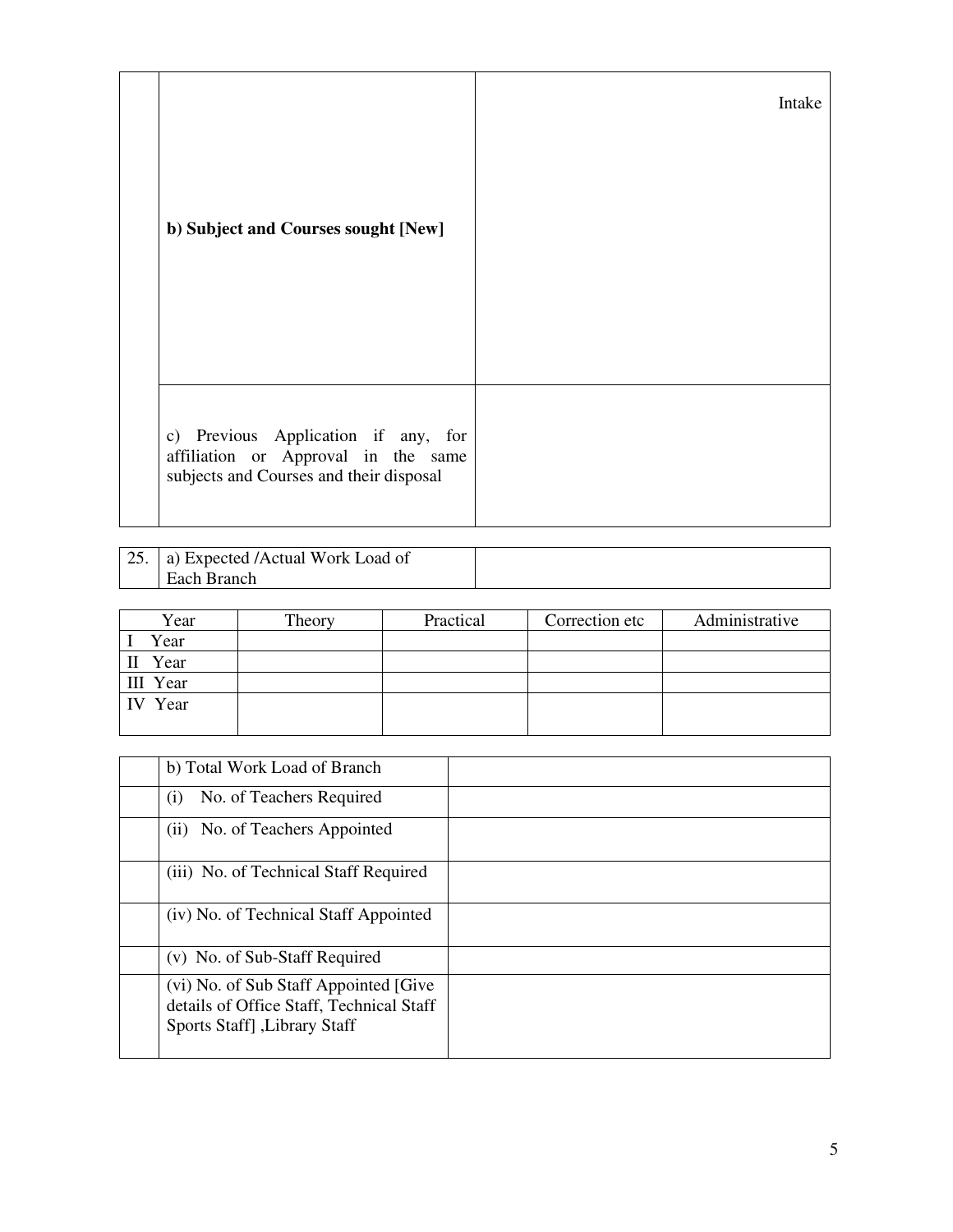| Details of Teaching Staff<br>26. |     |                   |          |         |            |                        |
|----------------------------------|-----|-------------------|----------|---------|------------|------------------------|
| Names of the                     | Age | Designation       | Scale of | Present | Weekly     | Signature of the Staff |
| <b>Teachers</b>                  |     |                   | pay      | Salary  | Work       |                        |
| Facultywise                      |     |                   |          |         | load       |                        |
|                                  |     |                   |          |         | <b>Hrs</b> | [g]                    |
| [a]                              | [b] | $\lceil c \rceil$ | [d]      | [e]     | [f]        |                        |
|                                  |     |                   |          |         |            |                        |
|                                  |     |                   |          |         |            |                        |
|                                  |     |                   |          |         |            |                        |

# 27. a) Details of Technical Staff

| Name of the            | Age | Designation | Scale of pay | Present | Signature of the Staff |
|------------------------|-----|-------------|--------------|---------|------------------------|
| <b>Technical Staff</b> |     |             |              | Salary  |                        |
| Faculty wise           | [b] |             | [d]          |         |                        |
| [a]                    |     | [c]         |              | [e]     |                        |
|                        |     |             |              |         |                        |
|                        |     |             |              |         |                        |
|                        |     |             |              |         |                        |
|                        |     |             |              |         |                        |

b) Details of Administrative Staff

| Sl.No | Names of the<br>Administrative<br>Staff<br>Non-Teaching | Age | Designation | Scale<br>of pay | Present<br>Salary | Mode of<br>payment<br>Cash/Cheque | Remarks                                                                                                                                                                                                                                                                                                                                                                                                                                                                                                                                                                                                                                       |
|-------|---------------------------------------------------------|-----|-------------|-----------------|-------------------|-----------------------------------|-----------------------------------------------------------------------------------------------------------------------------------------------------------------------------------------------------------------------------------------------------------------------------------------------------------------------------------------------------------------------------------------------------------------------------------------------------------------------------------------------------------------------------------------------------------------------------------------------------------------------------------------------|
| [a]   | [b]                                                     | [c] | [d]         | [e]             | [f]               | [g]                               | $[h] % \begin{center} % \includegraphics[width=\linewidth]{imagesSupplemental_3.png} % \end{center} % \caption { % Our method can be used for the proposed method. % Note that the \emph{exponent} is the \emph{exponent} and the \emph{exponent} is the \emph{exponent} and the \emph{exponent} is the \emph{exponent} and the \emph{exponent} is the \emph{exponent} and the \emph{exponent} is the \emph{exponent} and the \emph{exponent} is the \emph{exponent} and the \emph{exponent} is the \emph{exponent} and the \emph{exponent} is the \emph{exponent} and the \emph{exponent} is the \emph{exponent} and the \emph{exponent} is$ |
|       |                                                         |     |             |                 |                   |                                   |                                                                                                                                                                                                                                                                                                                                                                                                                                                                                                                                                                                                                                               |
|       |                                                         |     |             |                 |                   |                                   |                                                                                                                                                                                                                                                                                                                                                                                                                                                                                                                                                                                                                                               |
|       |                                                         |     |             |                 |                   |                                   |                                                                                                                                                                                                                                                                                                                                                                                                                                                                                                                                                                                                                                               |

28. Details of Sub-Staff

| Sl.No | Names of the<br>Sub-Staff              | Age | Designation | Scale<br>of | Present<br>Salary | Mode of<br>payment | Remarks                                                                                                                                                                                              |
|-------|----------------------------------------|-----|-------------|-------------|-------------------|--------------------|------------------------------------------------------------------------------------------------------------------------------------------------------------------------------------------------------|
|       | Attenders/Peon/<br>Sweepers/Scavenger/ |     |             | pay         |                   |                    |                                                                                                                                                                                                      |
| [a]   | Markers etc.<br>[b]                    | [c] | [d]         | [e]         | $[f]$             | [g]                | $[h] \centering \includegraphics[width=0.45\textwidth]{Figures/PD1.png} \caption{The 3D (black) model for the 3D (black) model. The 3D (black) model is shown in Fig.~\ref{fig:10}.} \label{fig:11}$ |
|       |                                        |     |             |             |                   |                    |                                                                                                                                                                                                      |
|       |                                        |     |             |             |                   |                    |                                                                                                                                                                                                      |
|       |                                        |     |             |             |                   |                    |                                                                                                                                                                                                      |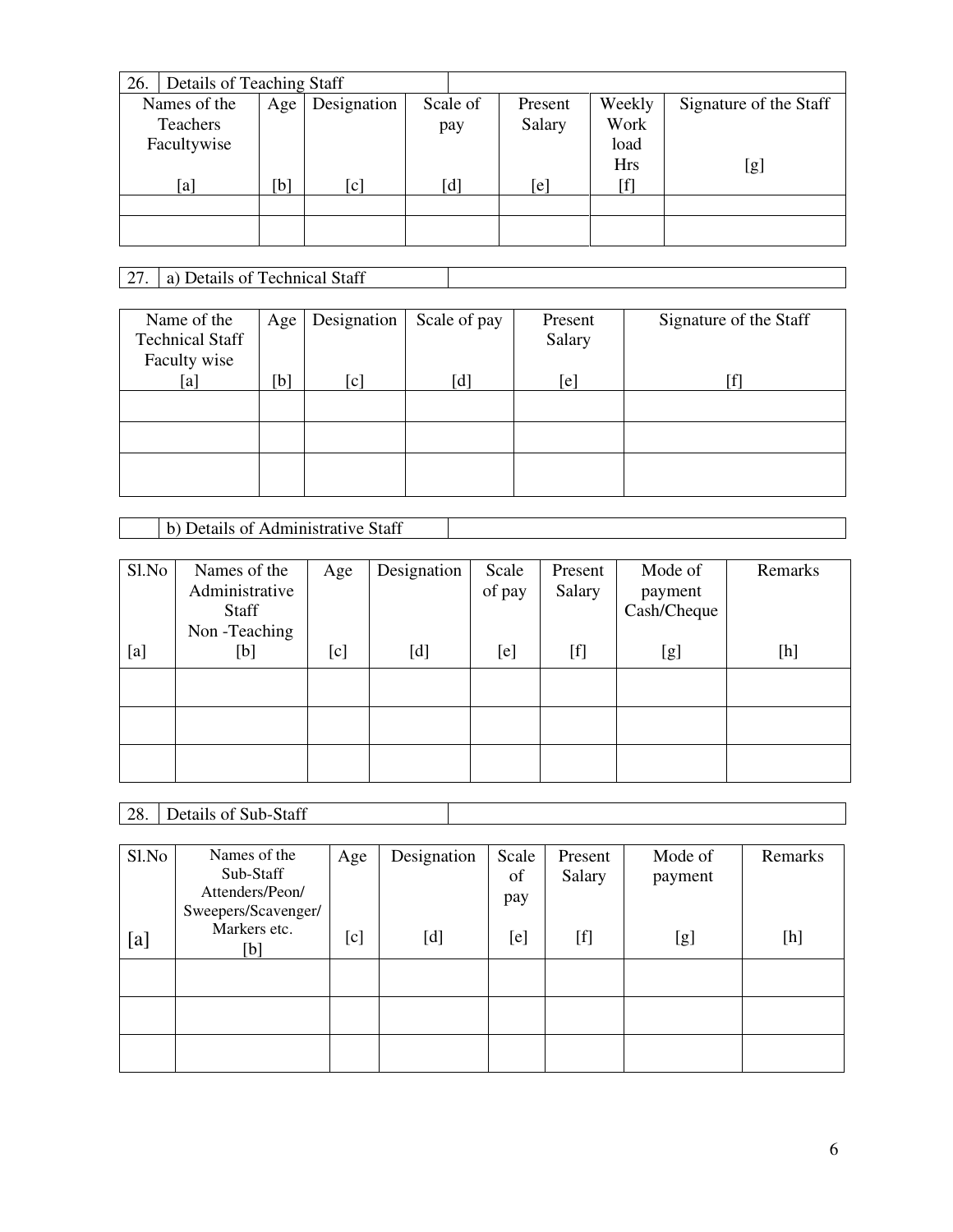| 29. | Physical facilities available at present                      |  |
|-----|---------------------------------------------------------------|--|
|     | Minimum requirement for academic Purpose as<br>a)             |  |
|     | per the University Rule: [the land should be in a             |  |
|     | Contiguous Stretch]                                           |  |
|     | b) Land available for the College and Registered in           |  |
|     | the Name of the College Site, Survey No. Extent               |  |
|     | in Hectares <sup>[Copy of the documents assigning the 1</sup> |  |
|     | land of the College to be enclosed]                           |  |

a) Buildings: Blockwise[Area-wise]

| Sl.No | No of | No. of    | Staff                                                                                                                                                                                                                                                                                                                                                | Library | Admin.Offic                                                                                                                                                                                                                                                                                                                                                                                                                                                                                                                                                                                                                                         | Phy.Edn,NC | Student | Toile | Cantee      | Tota  |
|-------|-------|-----------|------------------------------------------------------------------------------------------------------------------------------------------------------------------------------------------------------------------------------------------------------------------------------------------------------------------------------------------------------|---------|-----------------------------------------------------------------------------------------------------------------------------------------------------------------------------------------------------------------------------------------------------------------------------------------------------------------------------------------------------------------------------------------------------------------------------------------------------------------------------------------------------------------------------------------------------------------------------------------------------------------------------------------------------|------------|---------|-------|-------------|-------|
|       | Class | Lab       | Roo                                                                                                                                                                                                                                                                                                                                                  |         | e                                                                                                                                                                                                                                                                                                                                                                                                                                                                                                                                                                                                                                                   | C etc      | Commo   | t     | $\mathbf n$ |       |
|       | Rooms | Work-     | m                                                                                                                                                                                                                                                                                                                                                    |         |                                                                                                                                                                                                                                                                                                                                                                                                                                                                                                                                                                                                                                                     |            | n Room  |       |             | Area  |
|       |       | Shop/Stor |                                                                                                                                                                                                                                                                                                                                                      |         |                                                                                                                                                                                                                                                                                                                                                                                                                                                                                                                                                                                                                                                     |            |         |       |             |       |
| [a]   | [b]   | e Rooms   |                                                                                                                                                                                                                                                                                                                                                      | [e]     |                                                                                                                                                                                                                                                                                                                                                                                                                                                                                                                                                                                                                                                     | [g]        | [h]     |       |             |       |
|       |       | [c]       | $[d] \centering% \includegraphics[width=1\textwidth]{figs/fig_4a} \caption{The 3D (black) model for the case of the data set. The two different values of the data set. The two different values of the data set. The two different values of the data set. The two different values of the data set is shown in the left and right.} \label{fig:1}$ |         | $[f] % \begin{center} % \includegraphics[width=\linewidth]{imagesSupplemental_3.png} % \end{center} % \caption { % Our method can be used for the use of the image. % Note that the \emph{DefNet} and the \emph{DefNet} is used for the image. % Note that the \emph{DefNet} is used for the image. % Note that the \emph{DefNet} is used for the \emph{DefNet} and the \emph{DefNet} is used for the \emph{DefNet} and the \emph{DefNet} is used for the \emph{DefNet} and the \emph{DefNet} is used for the \emph{DefNet} and the \emph{DefNet} is used for the \emph{DefNet} and the \emph{DefNet} is used for the \emph{DefNet} and the \emph{$ |            |         | $[$   | [i]         | $[k]$ |
|       |       |           |                                                                                                                                                                                                                                                                                                                                                      |         |                                                                                                                                                                                                                                                                                                                                                                                                                                                                                                                                                                                                                                                     |            |         |       |             |       |
|       |       |           |                                                                                                                                                                                                                                                                                                                                                      |         |                                                                                                                                                                                                                                                                                                                                                                                                                                                                                                                                                                                                                                                     |            |         |       |             |       |
|       |       |           |                                                                                                                                                                                                                                                                                                                                                      |         |                                                                                                                                                                                                                                                                                                                                                                                                                                                                                                                                                                                                                                                     |            |         |       |             |       |
|       |       |           |                                                                                                                                                                                                                                                                                                                                                      |         |                                                                                                                                                                                                                                                                                                                                                                                                                                                                                                                                                                                                                                                     |            |         |       |             |       |
|       |       |           |                                                                                                                                                                                                                                                                                                                                                      |         |                                                                                                                                                                                                                                                                                                                                                                                                                                                                                                                                                                                                                                                     |            |         |       |             |       |
| Tota  |       |           |                                                                                                                                                                                                                                                                                                                                                      |         |                                                                                                                                                                                                                                                                                                                                                                                                                                                                                                                                                                                                                                                     |            |         |       |             |       |
|       |       |           |                                                                                                                                                                                                                                                                                                                                                      |         |                                                                                                                                                                                                                                                                                                                                                                                                                                                                                                                                                                                                                                                     |            |         |       |             |       |
|       |       |           |                                                                                                                                                                                                                                                                                                                                                      |         |                                                                                                                                                                                                                                                                                                                                                                                                                                                                                                                                                                                                                                                     |            |         |       |             |       |

| 30. | HOSTEL [If available]                     |  |
|-----|-------------------------------------------|--|
|     | a) Location of the Hostel for Men         |  |
|     | b) Location of the Hostel for Women       |  |
|     | c) Name of the Warden of the Hostel       |  |
|     | for Men/Women                             |  |
|     | d) Name of the Dy. Warden/Visiting        |  |
|     | Warden Etc.,                              |  |
|     | e) Name of the Staff in the Hostel        |  |
|     | Warden                                    |  |
|     | Dy.Warden                                 |  |
|     | Manager                                   |  |
|     | Store-Keeper                              |  |
|     | Cook                                      |  |
|     | Gardeners                                 |  |
|     | Scavengers                                |  |
|     | Watchman                                  |  |
|     | Sweeper                                   |  |
|     | Others                                    |  |
|     | f) Rooms available in the Hostel          |  |
|     | For one (Single Room)<br>(i)              |  |
|     | For two (Double Room)<br>(ii)             |  |
|     | (iii) For three (Rooms for three persons) |  |
|     | For four (Rooms for four Persons)<br>(iv) |  |
|     | g) Total Area                             |  |
|     | h) Total Built-in-Area                    |  |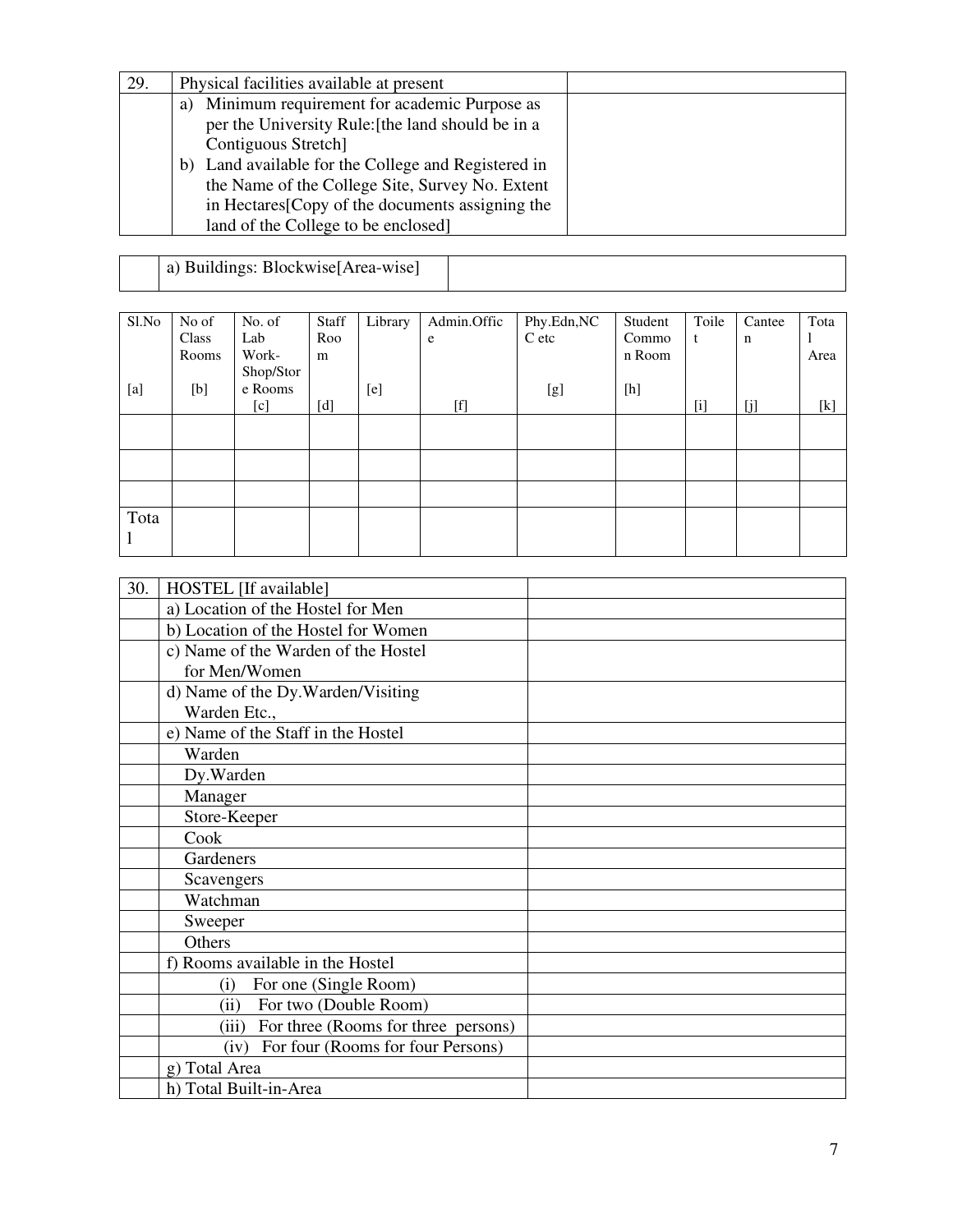| i) Proposed Room rent for each student            |
|---------------------------------------------------|
| per month                                         |
| j) Proposed other charges (Electricity etc., from |
| each student per month                            |
| k) Anticipated Mess Fee for each student per      |
| month                                             |
| 1) Proposed Caution Deposit from each student     |

# 31 Details of the Staff Quarters[If Available]

| Sl.No                   | Designation           | Description | Area |
|-------------------------|-----------------------|-------------|------|
|                         | Principal             |             |      |
|                         | <b>Teaching Staff</b> |             |      |
| $\mathbf{\Omega}$<br>J. | Non-Teaching Staff    |             |      |

# 32 a) Fee Structure for the Student (Branch Wise)

| Sl.No | Branch<br>[b | Tuition Fee<br>per Term | Special Fee<br>per Term<br>[d] | Any other Fee<br>Collected | <b>Total Collection</b><br>per student perAnnum |
|-------|--------------|-------------------------|--------------------------------|----------------------------|-------------------------------------------------|
| [a]   |              | [c]                     |                                | [e]                        |                                                 |
|       |              |                         |                                |                            |                                                 |
|       |              |                         |                                |                            |                                                 |

| b) Facilities available for Students:          | Men | Women |
|------------------------------------------------|-----|-------|
| Common Room<br>1)                              |     |       |
| ii) Reading Room/Library                       |     |       |
| iii) Recreation Room                           |     |       |
| iv) Drinking Water Points                      |     |       |
| c) Facilities available for Students: [Contd.] |     |       |
| i) Toilets /Urinals                            |     |       |
| ii) Facilities for Cultural Activities         |     |       |
| iii) Fine Arts                                 |     |       |
| $iv)$ N.C.C                                    |     |       |
| $V)$ N.S.S                                     |     |       |
| vi) Medical Service Attention [Names of        |     |       |
| Doctors Assigned to this and their address     |     |       |
| are to be given]                               |     |       |
| vii) Canteen                                   |     |       |
| viii) Facilities for Special Coaching          |     |       |
| ix) Audio-Visual Education Facilities          |     |       |
| x) Co-curricular Facilities                    |     |       |
| xi) Names of Association/Club for Students     |     |       |
| xii) Students Counselling Facilities           |     |       |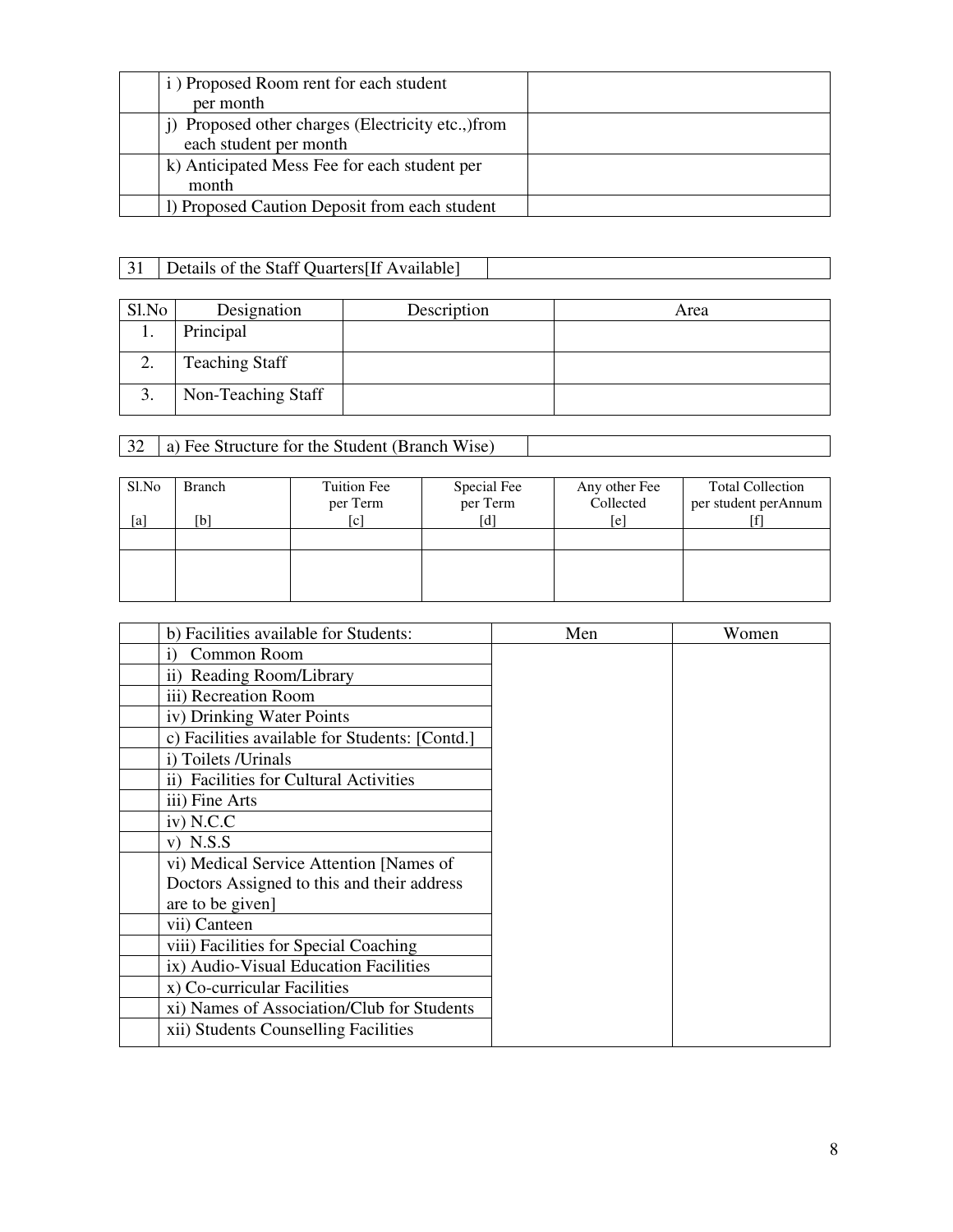### 33 LIBRARY

| a) Area of the Library                                  |
|---------------------------------------------------------|
| b) Name of the Librarian                                |
| c) Qualification of the Librarian                       |
| d) Names and Designations of other staff in the Library |
| e) Library Books cost in Thousands                      |
| Titles                                                  |
| <b>Books</b><br>11)                                     |
| f) Journals:                                            |
| Number<br>Cost                                          |
| g) Total Number of Books and journals Available         |

| Sl.No                                                                                                                           | Department | No. of Text                | No. of Reference | No. of Journals | Cost |
|---------------------------------------------------------------------------------------------------------------------------------|------------|----------------------------|------------------|-----------------|------|
|                                                                                                                                 |            | <b>Books</b>               | <b>Books</b>     |                 |      |
| [a]                                                                                                                             | [b]        | $\left[ \mathrm{c}\right]$ | [d]              | e               |      |
|                                                                                                                                 |            |                            |                  |                 |      |
|                                                                                                                                 |            |                            |                  |                 |      |
|                                                                                                                                 |            |                            |                  |                 |      |
|                                                                                                                                 |            |                            |                  |                 |      |
| $(I_{\text{tot}}^{\text{tot}} \circ f \text{D} \circ \text{e}^{I_{\text{tot}}}$ and ignumely Demontaneant wises to be employed) |            |                            |                  |                 |      |

(List of Books and journals Department wise to be enclosed)

h) Annual Expenditure on Books and journals in the last three years[ this statement is to be signed by the Librarian, if already appointed ]

| 34. | PHYSICAL EDUCATION:                                    |
|-----|--------------------------------------------------------|
|     | a) Name of the Physical Director                       |
|     | b) Qualification                                       |
|     | c) No. of Attenders / Markers attached to the          |
|     | Department of Physical Education and their names       |
|     | d) Total Area of the Play Ground                       |
|     | e) Details of the Outdoor Games Available              |
|     | f) Details of the Indoor Games Available               |
|     | g) Details of the Gymnasium Available                  |
|     | h) Funds allotted to Physical Education                |
|     | i)Details of Sports / Games item available and their   |
|     | cost [i.e. Foot Ball, Volley Ball, Cricket Bat, Hockey |
|     | Bat, Boot, Mat, Net etc.,                              |
|     | j) Achievements in sports [This Statement is to be     |
|     | signed by the Physical Director. If already appointed  |

## **Enclosures to be sent along with the Application for Affiliation**

- 1. College Site Plan
- 2. a) Building Plan Existing b) Building Sketch [with details of Rooms, Laboratories, Stores, Library Etc, for all the Floors]
- 3. Building Plan Proposed
- 4. Copies of Documents as Proof of Lands exclusively meant for the College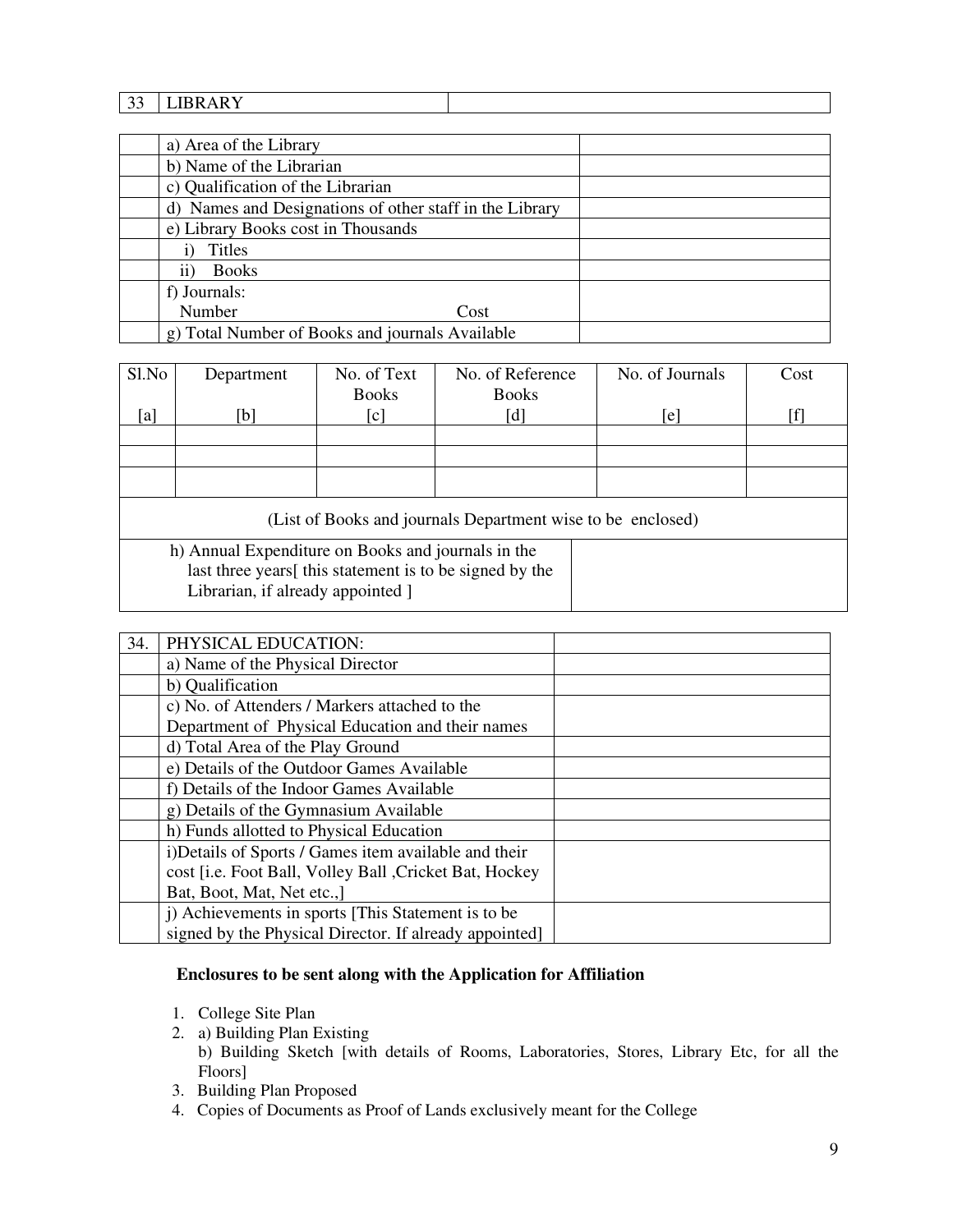- 5. Government Permission
- 6. Permission from Professional Bodies if any
- 7. Copies of Documents showing the financial stability of the College [with details of Financial Assets]
- 8. List of Members of the Governing Council / Educational Agency /College Committee
- 9. List of Names, Qualifications and Salaries of Teaching and Non-Teaching Staff
- 10. List of Class Rooms, Laboratories Etc.,
- 11. List of Equipment's available & proposed (Annexure 4 & 5)
- 12. List of the Books & Journals bought and available and proposed
	- Note: As per the guidelines of the University Grants Commission, in the beginning the library should have atleast 100 books in different titles on each subject. It may be raised to 200 with in a period of three years. The Library should have adequate number of books and journals. There should be a reading room and suitable space available for library staff with proper furniture. Recurring expenditure should be not less than Rs 3000/- per subject per year for books They may be reviewed whenever prices of books go up.
- 13. List of the Physical Education materials available and proposed to buy
- 14. Sketch showing the Class Room / Lab Arrangement
- 15. Master Time-Table for all Courses and all Sections with Class Room Arrangements
- 16. List of Teaching Aids available / proposed to purchase [Duplicating, Photocopier Facilities, Electronics Boards, TV/VCR/VCP etc,]
- 17. List of Co-Curricular & Cultural Activities for which facilities are available
- 18. Detail of the Hostel Facilities / Canteen Facilities etc,
- 19. Non-Residential Common Room Facilities
- 20 If additional Courses / Sections are sought. Proof of the Additional Class Room / Laboratory Facilities provided must be furnished. Similarly, the number and names of Additional Teaching / Non-Teaching Staff appointed are to be given in a statement
- 21. Latest Audited Financial Statement of the College
- 22. List of Furnitures Available [Annexure 6]

| $ANNEXURE - 2$ |                                |            |      |        |        | <b>BUILDINGS</b>        |
|----------------|--------------------------------|------------|------|--------|--------|-------------------------|
| Sl.No          | Items                          | <b>Nos</b> | Type | Carpet | Plinth | Remarks                 |
|                |                                |            | of   | Area   | Area   |                         |
|                |                                |            | Roof |        |        |                         |
| 1.             | <b>Class Rooms</b>             |            |      |        |        |                         |
| 2.             | Drawing Hall                   |            |      |        |        |                         |
| 3.             |                                |            |      |        |        |                         |
|                | <b>Laboratories Store</b>      |            |      |        |        |                         |
| 4.             | Administrative Main Office     |            |      |        |        |                         |
| 5.             | Principal's Room               |            |      |        |        |                         |
| 6.             | Correspondent's Room           |            |      |        |        | Separate Annexures are  |
| 7.             | Professor's [HOD] Rooms        |            |      |        |        | to be enclosed for the  |
| 8.             | <b>Teaching Staff Room</b>     |            |      |        |        | Temporary existing $\&$ |
| 9.             | Seminar Hall / Other           |            |      |        |        | Proposed Buildings.     |
|                | <b>Students Amenities</b>      |            |      |        |        |                         |
|                | 10. [Health Centre, Bank Extn] |            |      |        |        | Plan of the Class/Lab   |
|                | Counter, Co-op. Stores,        |            |      |        |        | Arrangements are to be  |
|                | Canteen, Vehicle parking       |            |      |        |        | shown Separately        |
|                | Shed, Generator Room]          |            |      |        |        |                         |